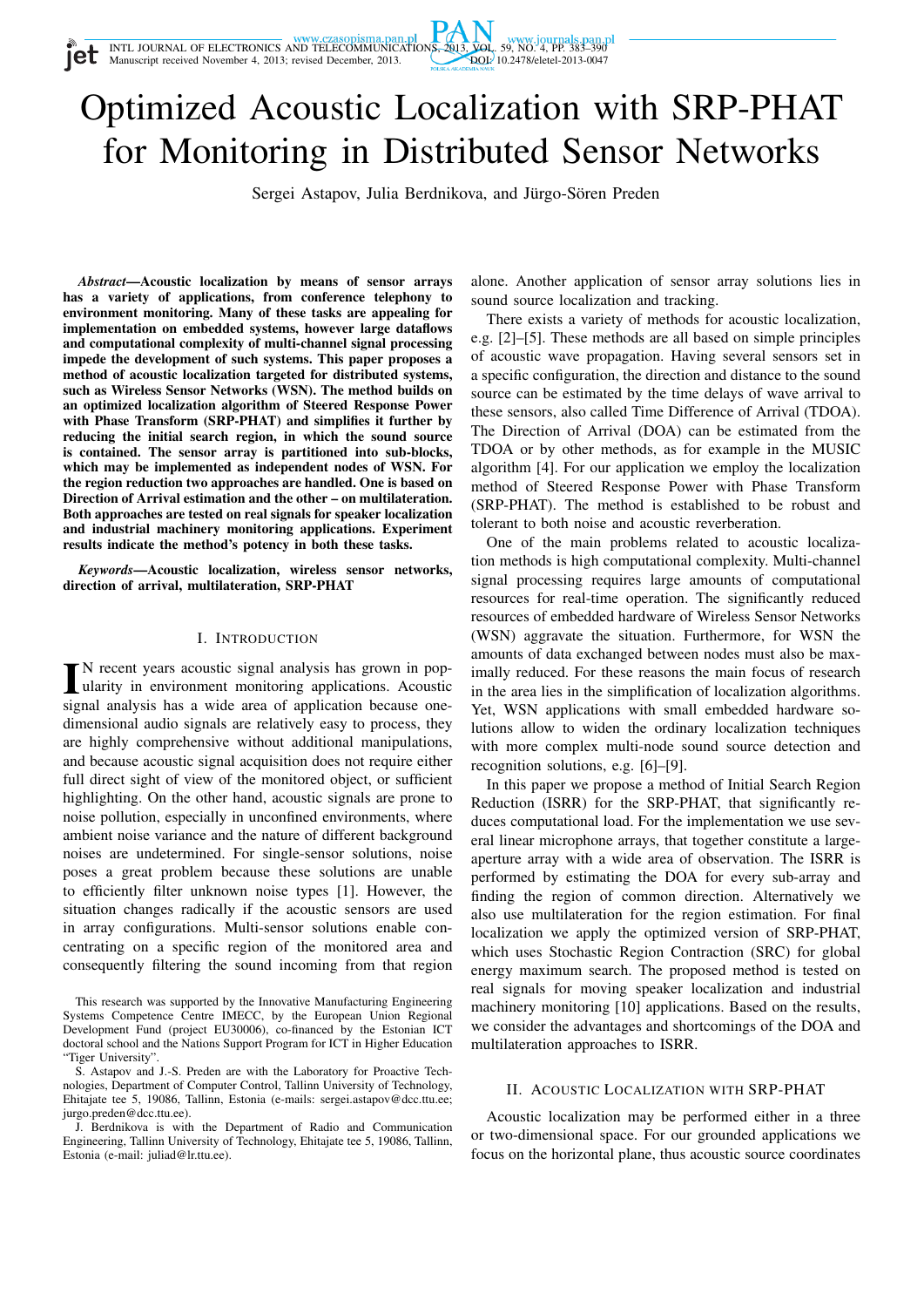

 $(x, y)$  are estimated. In the two-dimensional space the use of linear arrays is sufficient and computationally less complicated. Linear arrays consist of several microphones with equal distances between each other. The TDOA from one microphone to another then specifies the DOA of the source. The calculation of DOA relies firstly on the speed of sound (in air in our case), the dependence of which on the ambient temperature is expressed by the following equation:

$$
c = 331.45\sqrt{1 + \theta/273},\tag{1}
$$

where c is the speed of sound and  $\theta$  is the temperature in Celsius. Secondly, DOA depends on the assumption of near or far field signal source location. For our implementation we assume the far field disposition of the sound source. The near and far field assumptions specify the trigonometry to be used for DOA computation. Sound waves propagate spherically, and while in the near field this curvature of the wave front is accounted for in DOA calculation, in the far field the fronts are well spread and considered linear. We combine several linear array blocks to achieve a large-aperture array with a Field of View (FOV) of up to  $25 \text{ m}^2$ . A FOV is an area where the sound source is localizable, it directly depends on the array's configuration. Large FOV require much time and resources for the source to be localized.

#### *A. Conventional SRP-PHAT*

SRP-PHAT is a technique of estimating the DOA of sound signals in a reverberant environment. The SRP  $P(\vec{a})$  is a realvalued functional of a spatial vector  $\vec{a}$ , which is defined by the FOV of a specific array. The high maxima in  $P(\vec{a})$ indicate the estimates of the sound source location.  $P(\vec{a})$  is computed for each direction as the cumulative Generalized Cross-Correlation with Phase Transform (GCC-PHAT) value across all pairs of microphones at the theoretical time-delays associated with the chosen direction. Consider a pair of signals  $x_k(t)$ ,  $x_l(t)$  of an array consisting of M microphones. The time instances of sound arrival from a point  $a \in \vec{a}$  for the two microphones are  $\tau(a, k)$  and  $\tau(a, l)$  respectively. Hence the time delay between the signals is  $\tau_{kl}(a) = \tau(a, k) - \tau(a, l)$ . The SRP-PHAT for all pairs of signals is then defined as

$$
P(a) = \sum_{k=1}^{M} \sum_{l=k+1}^{M} \int_{-\infty}^{\infty} \Psi_{kl} X_k(\omega) X_l^*(\omega) e^{j\omega(\tau(a,k) - \tau(a,l))} d\omega,
$$
\n(2)

where  $X(\omega)$  is the spectrum (the Fourier transform) of signal x and  $X^*(\omega)$  is the conjugate of the spectrum [11].  $\Psi_{kl}$  is the PHAT weight of the inverse of the spectral magnitudes:

$$
\Psi_{kl} = \frac{1}{|X_k(\omega)X_l^*(\omega)|}.
$$
\n(3)

The PHAT is an effective weighting of a GCC for finding TDOA from signals in a highly-reverberant environment.

Computing the SRP for every point in the area  $\vec{a}$  results in a SRP image of the whole observable FOV. These images are highly suitable for manual analysis as they portray signal energy distributions and reverberation effects very clearly. For example, consider a result of speaker localization in a room



Fig. 1. SRP image of speaker localization using the conventional SRP-PHAT.

performed by conventional SRP-PHAT, presented in Fig. 1. However, for automated processing (i.e. global maximum estimation) these images contain an overwhelming amount of information. Consequently, the processing, as the image generation itself, is highly time and resource consuming. Several propositions have been made for SRP optimization [11]–[13]. For our work we choose the method of locating high maxima of SRP energy by applying Stochastic Region Contraction (SRC).

# *B. SRP-PHAT with SRC*

The conventional SRP-PHAT performs as many functional evaluations (2), or FE, as there are points in  $\vec{a}$ , the number of which is defined by the dimensionality of the FOV and the accuracy measure, that partitions the area into small discrete regions. This analysis is highly resource demanding, particularly when applied for large areas of observation. The number of computations is significantly reduced by applying Stochastic Region Contraction, which iteratively reduces the search volume for the global maximum. SRC starts with the initial search volume (i.e. the whole FOV), stochastically explores the functional of that volume by randomly picking a specific number of points, and then contracts the volume into the sub-volume containing the desired global optimum and proceeds iteratively until the global maximum can be located with a finite precision [11]. The procedure may be described in pseudo code as:

- 1) Initialize iteration  $i = 0$ .
- 2) Set initial parameters:  $V_0 = V_{\text{room}} \text{initial volume}; J_0$ the number of random points that need to be evaluated to ensure, that one or more is likely to reside in the sub-volume of higher values, surrounding the global maximum;  $N_0$  – number of points used to define the new sub-volume  $V_{i+1}$ .
- 3) Calculate  $P(\vec{a})$  for  $J_i$  points.
- 4) Sort out the best (highest)  $N_i \ll J_i$  points.
- 5) Contract the search volume to the smaller volume  $V_{i+1}$ , defined by a rectangular boundary vector  $B_{i+1}$  =  $[x_{\min}(i + 1), x_{\max}(i + 1), y_{\min}(i + 1), y_{\max}(i + 1)]$  $z_{\min}(i+1), z_{\max}(i+1)]$ , that contains these  $N_i$  points.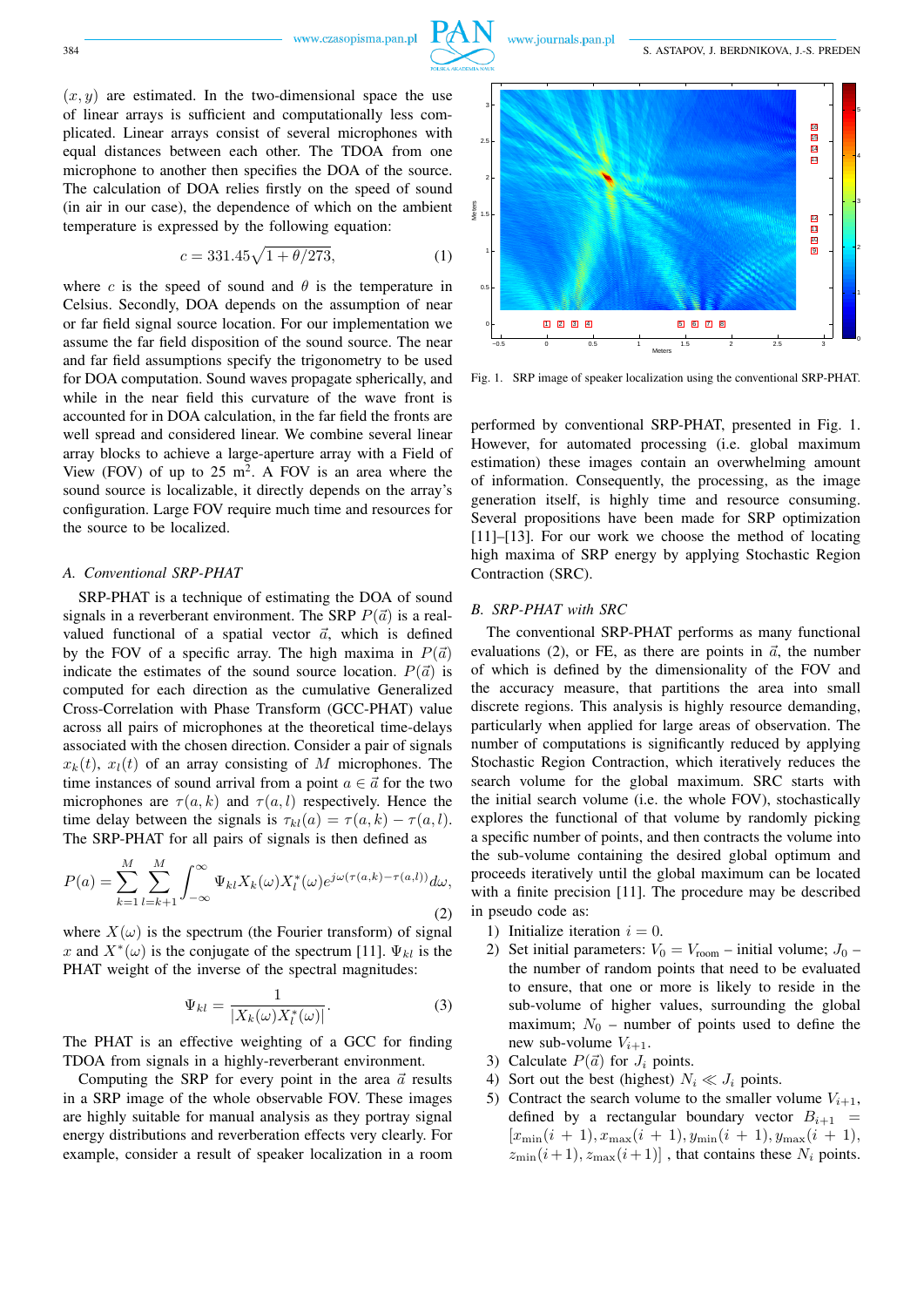PA N www.czasopisma.pan.pl www.journals.pan.pl

OPTIMIZED ACOUSTIC LOCALIZATION WITH SRP-PHAT FOR MONITORING IN DISTRIBUTED SENSOR NETWORKS 385

- 6) IF  $V_{i+1} < V_u$  (a sufficiently small sub-volume, in which the global optimum is contained) AND  $FE_i < \Phi$  (the total number of FE-s for iteration  $i$  is less than the maximum number of allowed FE-s), THEN determine the global maximum, STOP.
- 7) ELSE IF  $FE_i \geq \Phi$ , STOP, discard results.
- 8) ELSE Among the  $N_i$  points keep a subset  $G_i$  of points, which have values greater than the mean  $\mu_i$  of the  $N_i$ points.
- 9) Evaluate  $J_{i+1}$  new random points in  $V_{i+1}$ .
- 10) Form the set of  $N_{i+1}$  as the union of  $G_i$  and the best  $N_{i+1} - G_i$  points from the  $J_{i+1}$  just evaluated. This gives  $N_{i+1}$  high points for iteration  $i + 1$ .
- 11)  $i = i + 1$ , **GO TO** Step 5.

There are several proposed ways of selecting  $N_i$  and  $J_i$ depending on the specific FOV and on the condition of monotonic or non-monotonic increase of the mean  $\mu_i$ . The one, emphasized in [11], consists of fixing  $N_i$  and adjusting  $J_i$  incrementally in the following fashion:  $N_i$  is chosen as  $N_i \equiv N = 100$ ;  $J_i$  is the number of FE-s to find  $N - G_i$ points greater than  $\mu_i$ . For our system we propose a different method, which is presented in Section III-C.

## III. INITIAL SEARCH REGION REDUCTION

However, optimized localization algorithms still require a significant amount of resources while starting the evaluation on the initial search area. Furthermore, the convergence on a sharp maximum may be guaranteed only if it exists in the FOV. For many applications and monitored objects this is not always true. Large objects, like vehicles or other machinery, do not have a single point of sound emission, rather they appear as distributed regions of heightened acoustic energy with several maxima. On the other hand, if no sound source is present, the localization algorithms will search for maxima in ambient noise, which produces useless results while consuming resources. The reduction of the initial search area, firstly, allows to estimate the presence of the sound source in the FOV, and secondly, greatly reduces the computational load of localization.

We focus on an array setup targeted for use in WSN. The sub-array blocks are places in different positions in the environment, their orientation may be at all random. The position of the sub-array is specified by the coordinates of its center (which may be found using [14] or [15]) and the angle  $\alpha$ , by which the array is steered from the global zero angle, as it is shown in Fig. 2. Knowing the coordinates of a block center  $(x_0, y_0)$ , *i*th sensor before rotation  $(x_i, y_i)$  and the angle  $\alpha$ , the steering is performed as

$$
\begin{bmatrix} x_i^{(rot)} \\ y_i^{(rot)} \end{bmatrix} = \begin{bmatrix} x_0 \\ y_0 \end{bmatrix} + \begin{bmatrix} \cos(\alpha) & -\sin(\alpha) \\ \sin(\alpha) & \cos(\alpha) \end{bmatrix} \begin{bmatrix} x_i - x_0 \\ y_i - y_0 \end{bmatrix}.
$$
 (4)

Such a configuration is convenient for WSN, where each sub-block may be implemented on a separate network node. Sub-arrays with common FOV form large-aperture arrays and cooperate on localization. Such a configuration enables adhoc array composition and increases robustness due to high decentralization. Also a large number of sub-blocks simplifies



Fig. 2. Initial search region estimation by (a) DOA calculation and (b) multilateration in random configuration of sensor array blocks.

multiple source localization, as the monitored area is divided into smaller local regions.

The ISRR is performed by estimating the DOA for every sub-array and finding the region of common DOA (i.e. the intersection of vectors pointed by the DOA) as is shown in Fig. 2a. We also consider an alternative approach of choosing sensor triplets and performing multilateration to retrieve the source coordinate estimates. The aggregate of these estimates then denotes the sought-for region (Fig. 2b).

# *A. The DOA Approach to ISRR*

Having  $K$  microphone arrays, each consisting of  $M$  microphones, observing a common FOV, the ISRR is performed in the following steps:

- 1) Estimate the DOA for each of  $K$  arrays.
- 2) Generate vectors spanning from the arrays' centers to the bounds of the FOV in the directions of DOA.
- 3) Find points of intersections of these vectors.
- 4) Find groups of points no farther than  $D_{\text{max}}$  distance units (meters) from their centroid and enclose the areas, in which these groups coincide, in rectangles.
- 5) Perform control of false detection, discard areas not meeting specific criteria (optional).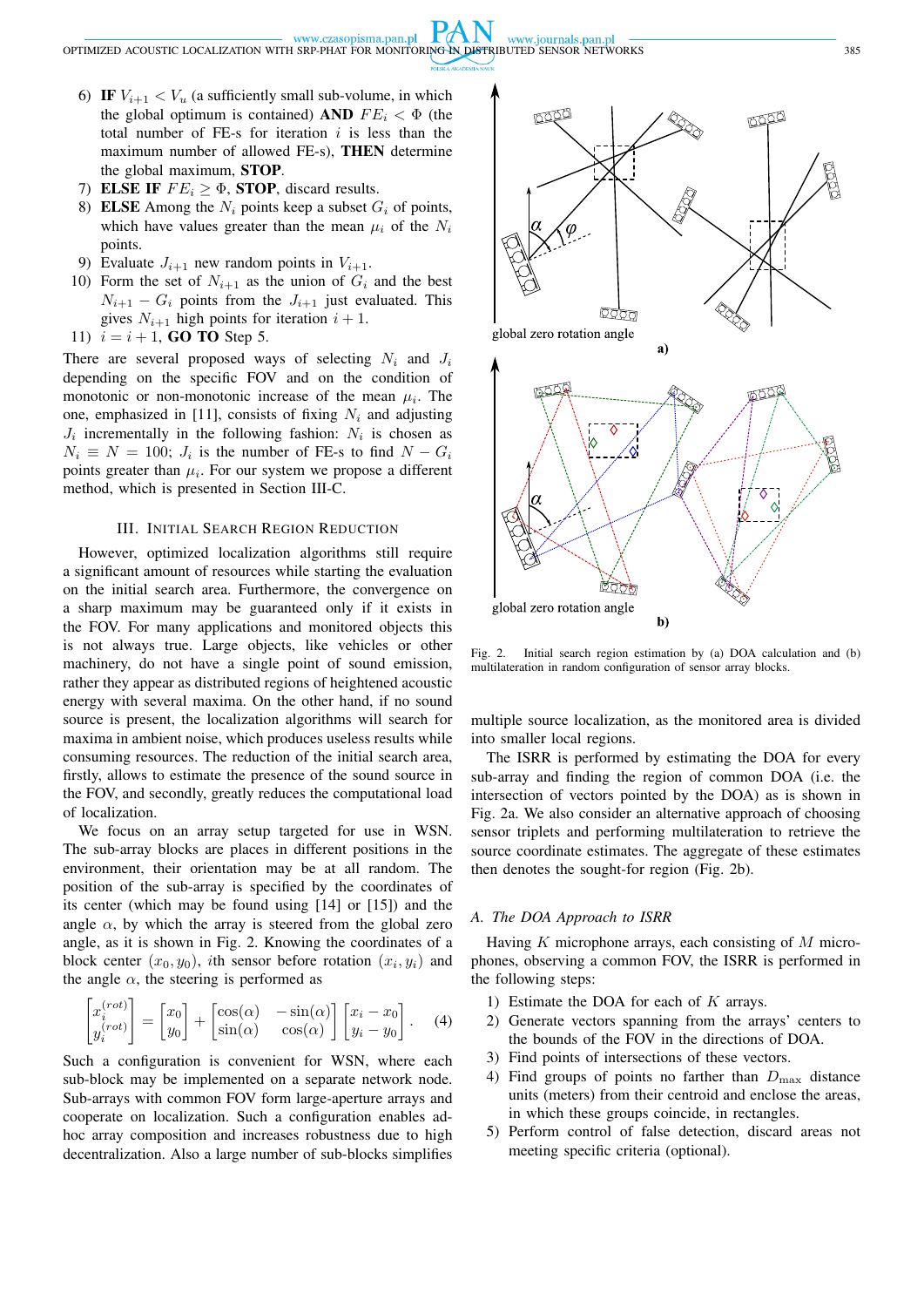

Fig. 3. DOA estimation for a pair of microphones.

The DOA are estimated for the array front, i.e. from  $-90^\circ$ to 90◦ . As we operate in the horizontal plane, it is sufficient to acquire the azimuth (angle of arrival) of the incoming signal to estimate the DOA [16]. The estimation is performed for all  $\binom{M}{2}$  combinations of M microphone pairs. Considering Fig. 3, the sound wave originating from a source in the far field is acquired by the microphones  $m_1$  and  $m_2$  with a time delay  $\tau \in [-\tau_{\text{max}}, \tau_{\text{max}}]$ , where  $\tau_{\text{max}}$  is the delay of sound traveling directly from one microphone to the other (i.e. at  $\pm 90^\circ$ ). To estimate  $\tau$  we apply cross-correlation to the two signals:

$$
R(\tau) = \sum_{k=0}^{n} m_1(k) \cdot m_2(k - \tau),
$$
 (5)

where  $n$  is the length of the signals in samples. The maximum of the cross-correlation defines the time delay, and the azimuth is obtained by

$$
\varphi = \arcsin \frac{\tau \cdot c}{l} = \arcsin \frac{\Delta k / f_s \cdot c}{l},\tag{6}
$$

where  $c$  is the speed of sound,  $l$  is the distance between two microphones and  $\tau$  is represented in terms of delay in samples  $\Delta k$  and the sampling frequency  $f_s$ . Depending on the chosen pair of microphones in the array,  $l$  will vary from  $l$ to  $l(M - 1)$ . At this point data validation may be performed. If the maximum of correlation is less than some threshold, the azimuth  $\varphi$  may be discarded. This way, in absence of a sound source or in case of high noise, invalid estimates are avoided early on. We use the deviation from the mean for this metric:

$$
\max(R(\tau)) > (1 + TH) \cdot \overline{R(\tau)},\tag{7}
$$

where  $TH$  is the threshold of deviation, which depends on the Signal to Noise Ratio (SNR). We use 0.2-0.3 in our experiments.

Having  $C_i \leq \binom{M}{2}$  azimuth estimates for every array (varying slightly due to varying inter-microphone distance and accounting for the far field error), the final DOA for each ith array,  $i \in (1, \ldots, K)$ , is derived according to the following special cases:

1) DOA spread uniformly (leftmost pairs point left, rightmost – right, and center – straight): no common DOA,  $\phi_i = \emptyset$ .

2) DOA are consensual with slight variance: common DOA is the mean of pair-wise ones

$$
\phi_i = \frac{1}{C_i} \sum_{j=1}^{C_i} \varphi_{i,j}.
$$
\n(8)

- 3) Same as *Case* 2), but with some DOA outside variance of consensual group: exclude these DOA from mean.
- 4) Several distinct groups of consensual DOA: choose one with more members and less variance (several may be considered for heavily multi-source applications), calculate mean.

Having estimated  $K_1 \leq K$  of the existing array DOA  $\phi_{i^*}$ ,  $i^* \in (1, \ldots, K_1)$  and added the nodes' rotation angles  $\alpha_i$  $\overline{AB}_{i^*}$  to them, vectors  $\overline{AB}_{i^*}$  are computed with the starting point  $A_{i^*} = (x_{1,i^*}, y_{1,i^*})$  being the coordinate of  $i^*$ th array's center and the ending point  $B_{i^*} = (x_{2,i^*}, y_{2,i^*})$  being the point at a bound of the FOV steered by  $\phi_i^*$  from the array's center. Intersection points of all pairs  $\overrightarrow{AB}_h$ ,  $\overrightarrow{AB}_k$  are calculated by

$$
I_{hk} = (I_x, I_y) =
$$
  
\n
$$
\left( \frac{(x_{1,h}y_{2,h} - y_{1,h}x_{2,h})(x_{1,k} - x_{2,k}) - (x_{1,h} - x_{2,h})(x_{1,k}y_{2,k} - y_{1,k}x_{2,k})}{(x_{1,h} - x_{2,h})(y_{1,k} - y_{2,k}) - (y_{1,h} - y_{2,h})(x_{1,k} - x_{2,k})}, \frac{(x_{1,h}y_{2,h} - y_{1,h}x_{2,h})(y_{1,k} - y_{2,k}) - (y_{1,h} - y_{2,h})(x_{1,k}y_{2,k} - y_{1,k}x_{2,k})}{(x_{1,h} - x_{2,h})(y_{1,k} - y_{2,k}) - (y_{1,h} - y_{2,h})(x_{1,k} - x_{2,k})} \right). \tag{9}
$$

As a result we have a set of  $I_{i^{**}}$  intersections,  $i^{**} \in$  $(1, \ldots, K_2)$ ,  $K_2 \leq {M \choose 2}$ . To get the initial search areas, these intersection points are partitioned by their relative distance. For the maximum distance  $D_{\text{max}}$  the partitioning is performed in the following manner:

- 1) IF no points  $I = \emptyset$  THEN no partitions  $P = \emptyset$ , STOP
- 2) ELSE IF only 1 point  $I_1$  THEN  $P_1 = I_1$  STOP
- 3) ELSE number of partitions  $j = 0$
- 4) WHILE  $|I| > 0$ , where |I| is the cardinality of the set I, calculate centroid of free points Cent =  $1/|I|\cdot \sum I$ .
- 5) Calculate Euclidean distance of all free points to centroid  $D_k = \sqrt{\sum_{s=1,2} (I_{k,s} - \text{Cent}_s)^2}$ , choose point with minimal distance,  $j = j + 1$ , insert point to P<sub>j</sub>, remove point from set of free points I.
- 6) Calculate partition centroid Cent $(P_j) = 1/|P_j| \cdot \sum P_j$  $\frac{1}{2}$ get Euclidean distance for all free points  $D_k$  =  $\sum_{s=1,2} (I_{k,s} - \text{Cent}(P_j)_s)^2$ .
- 7) IF  $\min(D) \leq D_{\max}$  THEN insert point corresponding to  $\min(D)$  into  $P_j$ , delete point from set of free points I, GO TO Step 6.
- 8) ELSE IF  $|I| > 1$  THEN GO TO Step 4.
- 9) ELSE  $j = j + 1$ , put last remaining point to  $P_j$ .

After obtaining the partitions, their areas are enclosed by rectangles with the edges denoted by the partitions' minimal and maximal values of x and y, added a constant in order to ensure minimal area (in the experimental part we choose 0.1 m). As a result several initial regions may occur in the same FOV. Also while a vector of DOA from one array may cross with several other vectors, redundant "echoing" regions may arise. These may be removed by additional control metrics or by analyzing previously estimated positions (i.e. tracking).

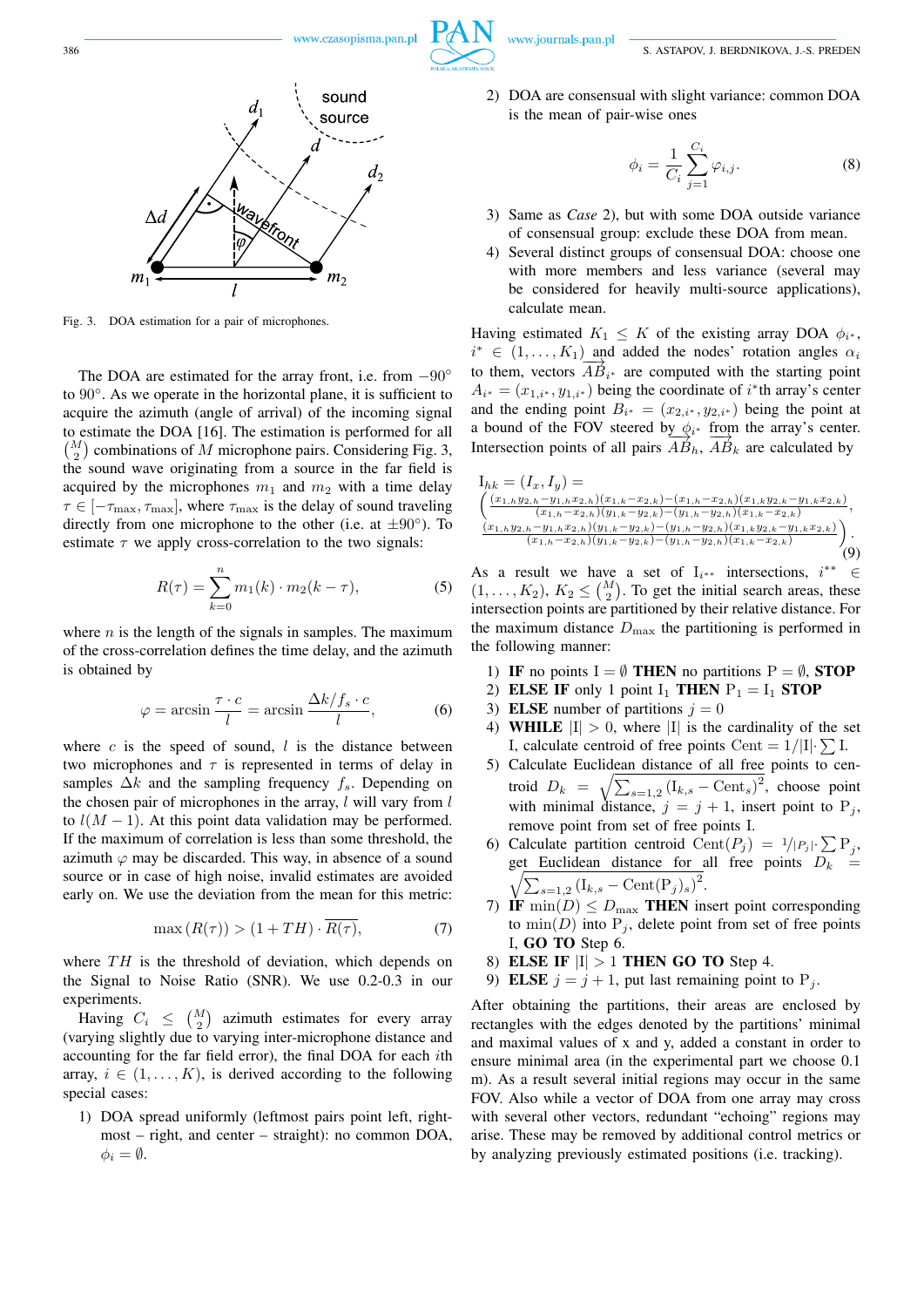#### *B. Multilateration Approach to ISRR*

Multilateration is a technique of estimating the signal source coordinates based on TDOA from the source to the receiving sensors. The distance between the sensor with coordinates  $x_i, y_i, z_i$  and the acoustic object could be defined as the length of vector  $\vec{d}$ :

$$
\left\| \vec{d} \right\| = \sqrt{(x_i - x)^2 + (y_i - y)^2 + (z_i - z)^2}, \qquad (10)
$$

where  $x, y, z$  are the acoustic source coordinates. For the multi-sensor WSN ground applications we simplify the solution with constant z dimension. Thus having a TDOA  $\tau_{ij}$ between two nodes  $i$  and  $j$ , the acoustic source location coordinates are calculated directly by

$$
\frac{d_{ij} = c \cdot \tau_{ij}}{\sqrt{(x_i - x)^2 + (y_i - y)^2} - \sqrt{(x_j - x)^2 + (y_j - y)^2}} ,\tag{11}
$$

where  $d_{ij}$  is the distance difference estimate between sensors i and j, and  $(x_i, y_i)$  and  $(x_j, y_j)$  are the sensors' respective coordinates [16]. If  $\tau_{ij}$  is represented in terms of delay in samples  $\Delta k_{ij}$  with sampling frequency  $f_s$ , then the difference, similar to (6), is computed as  $d_{ij} = \Delta k_{ij}/f_s \cdot c$ . The delay  $\tau_{ij}$ is calculated using cross-correlation, as in (5), also applying the control metric  $(7)$ . For any three separate sensors  $(1, 2, 3)$ acoustic source is localizable by the following system of equations:

$$
\begin{cases} d_{12} = \sqrt{(x_1 - x)^2 + (y_1 - y)^2} - \sqrt{(x_2 - x)^2 + (y_2 - y)^2} \\ d_{13} = \sqrt{(x_1 - x)^2 + (y_1 - y)^2} - \sqrt{(x_3 - x)^2 + (y_3 - y)^2} \\ (12) \end{cases}
$$

To estimate the solution to this system of nonlinear equations we apply a numerical method called Trust-Region Dogleg [17].

We use multiple sensor triplets in order to establish several triangles for multilateration. Every triplet gives a separate position estimate and then all the estimates are partitioned by minimal distance, as in Section III-A, in order to get the reduced regions. The general direct multilateration solution in real-time WSN applications is solved with larger number of nodes [18], where the incorrectly placed regions or multiple sound sources are eliminated by feedback from the object tracking stage. We, however, do not expand beyond three sensor batches in order to simplify and accelerate the solution estimation procedure.

# *C. Application of SRP-PHAT with SRC to ISRR Estimates*

Our approach initializes the SRP-PHAT on already contracted areas and often more than once for a single signal frame. The typical approach to SRC suggests choosing fixed values for  $N_i \equiv N = 100$  and  $J_0 = 3000$  for a FOV of approximately 20  $m^2$ , however this is not suitable for constantly varying initial search areas. In our approach the parameters are rather estimated by linear functions. Building on the test results in [11], considering peak estimation quality, and performing our own testing, we derive the two functions



Fig. 4. Layout of the experiment with one speaker and four array blocks.

for the task:

$$
J_0(s) = \begin{cases} [297.6 \cdot s + 24], & S < 10\\ 3000, & S \ge 10 \end{cases},
$$
\n
$$
N(s) = \begin{cases} [9.9 \cdot s + 1], & S < 10\\ 100, & S \ge 10 \end{cases},
$$
\n
$$
(13)
$$

where s is the area of the FOV in  $m^2$  and  $[\cdot]$  denotes the operation of rounding to the nearest integer. The application of these functions optimizes the SRC process by greatly reducing the number of SRP evaluations for reduced regions of acoustic source search [19].

## IV. EXPERIMENTAL RESULTS

For the experimental installation we use Vansonic PVM-6052 condenser microphones. The microphones are mounted with a spacing of 15 cm between each other. We use 4 sub-arrays with 4 microphones in each sub-array (width of a single sub-array is thus equal to 45 cm), which results in a large aperture 16-microphone array. For signal acquisition an Agilent U2354A data acquisition device (DAQ) is used with the sampling rate set to 8 kS/s per channel. The data is acquired to and processed in the Matlab environment using the Data Acquisition Toolbox. Processing is performed in frames with a step of 0.2 seconds by conventional SRP-PHAT and by ISRR followed by SRP-PHAT SRC on estimated regions.

# *A. Human Speaker Localization*

For the human speaker localization experiment the microphones are placed in a room as it is portrayed in Fig. 4. The FOV is set to be 1 meter wider in every direction than the corner points of the array (approximately  $18 \text{ m}^2$ ). Sub-arrays SA1, SA2 and SA3 form a triangular array, while sub-array SA4 is diverted from the common direction of view, simulating the belonging to a different group. The speaker takes 3 paths while walking with an average pace (approximately 1-1.5 m/s) and reciting the rainbow passage (designed to contain all the English phonemes and used in speech evaluations). For the DOA approach to ISRR all 16 microphones are used, for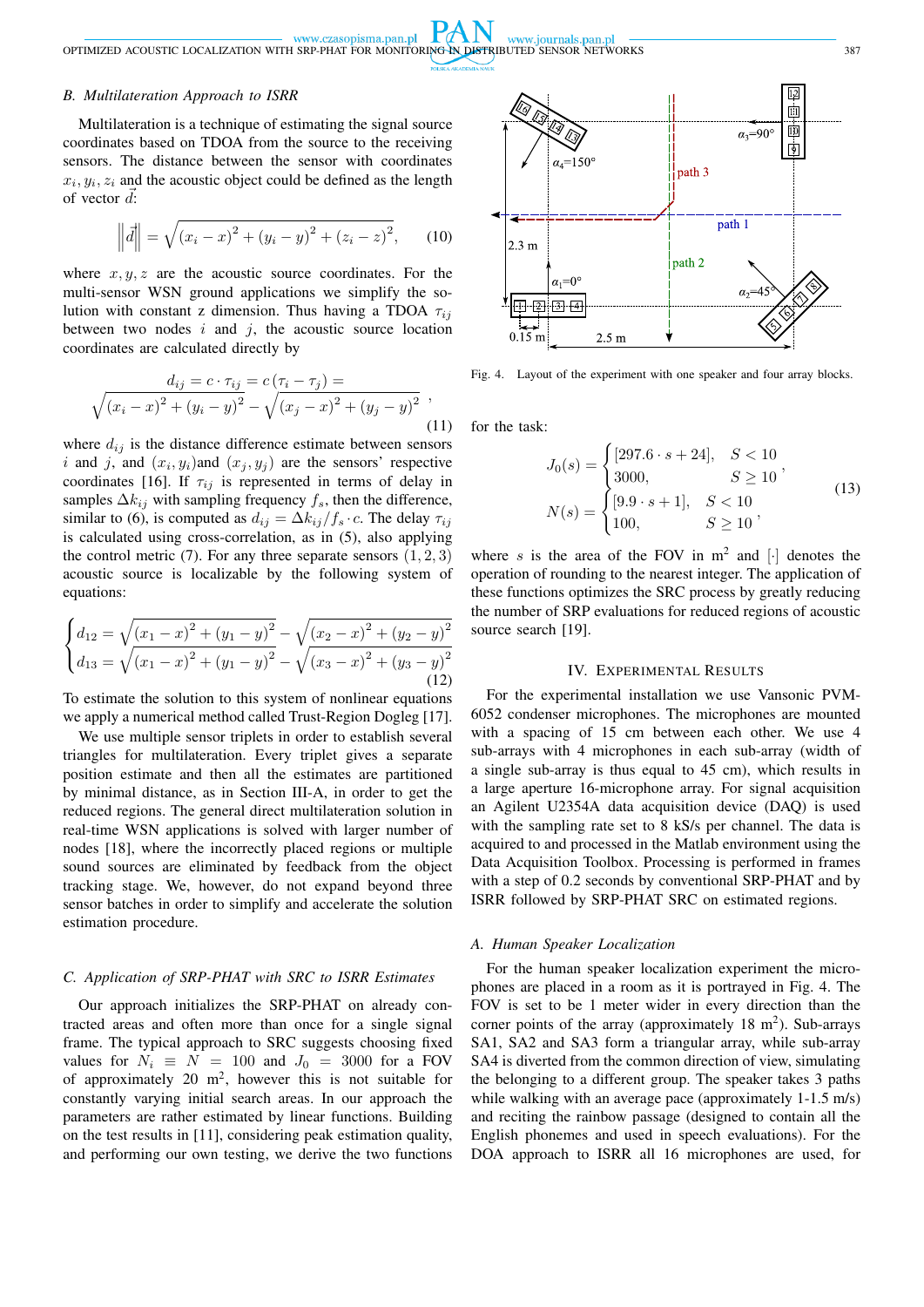

Fig. 5. Two instances of ISRR and localization for the speaker experiment. Blue lines denote sub-array DOA, pink stars – the intersections of DOA rays, black boxes – the estimated regions and black circles - the energy maximum of a region followed to the right by its value. For triangulation the coordinate estimates are denoted by green diamonds, the regions – by dotted boxes and energy maxima – by black circles.

TABLE I RESULTS OF REGION REDUCTION FOR SPEAKER LOCALIZATION

| $FOV \simeq 18 \text{ m}^2$ | DOA estimation | Multilateration |
|-----------------------------|----------------|-----------------|
| Mean area $(m2)$            | 0.1374         | 0.0621          |
| RMSE $x$ (m)                | 0.1143         | 0.1227          |
| RMSE $y(m)$                 | 0.1107         | 0.1230          |

multilateration the triplets are chosen in the following order: 1 4 12; 1 4 16; 5 8 12; 5 8 16; 1 8 12; 1 8 16; 4 5 9; 4 5 13. Several resulting triangles with small areas may perform better on closer distances to the source and those with larger areas – on greater distances.

In this experiment the ISRR with DOA estimation and multilateration operate with approximately equal accuracy. Problems arise for both approaches in the region behind and between SA2 and SA3 (path 1), where neither SA2 or SA3 have a sufficient view of the source and SA1 and SA4 are overly steered away (Fig. 5 left). For SA4 the DOA totally exceeds its limits. A slight advantage of multilateration is, however, evident due to its non-directional approach. The latter part of path 1 and both paths 2 and 3 are well traceable by both approaches. In the leftmost region of the FOV, where SA4 is also active, the ISRR achieves the best results (Fig. 5 right).

The impact of the ISRR is substantial, the mean area is reduced from  $18 \text{ m}^2$  of the whole FOV range to a fraction of a square meter (see Tab. I). To estimate the divergence from the global maximum estimated over the FOV, we find the difference between the result of conventional SRP-PHAT and the result of our method. Error variation over time is presented in Fig. 6, and the Root Mean Square Errors (RMSE) are presented in Tab. I. As it can be seen from the x-axis values in Fig. 6, the DOA approach discards less frames than multilateration (due to non-detection operation) and is therefore more sensitive to the sound source. Also the RMSE is slightly lower for the DOA approach. The overall errors are sufficiently low for speaker localization. Rare bursts of error do occur, however they are instantaneous and appear only during moments of speaker acceleration.



Fig. 6. Difference in localization between SRP-PHAT over the whole FOV and using ISRR: DOA approach (upper) and multilateration (lower). Blue line denotes the x and the green line – the y coordinates.



Fig. 7. Array placement at an industrial facility for CNC lathe monitoring.

#### *B. Industrial Machinery Monitoring*

For the industrial machinery monitoring experiment the same hardware implementation as for speaker localization is used. The microphones and their triplets are chosen in the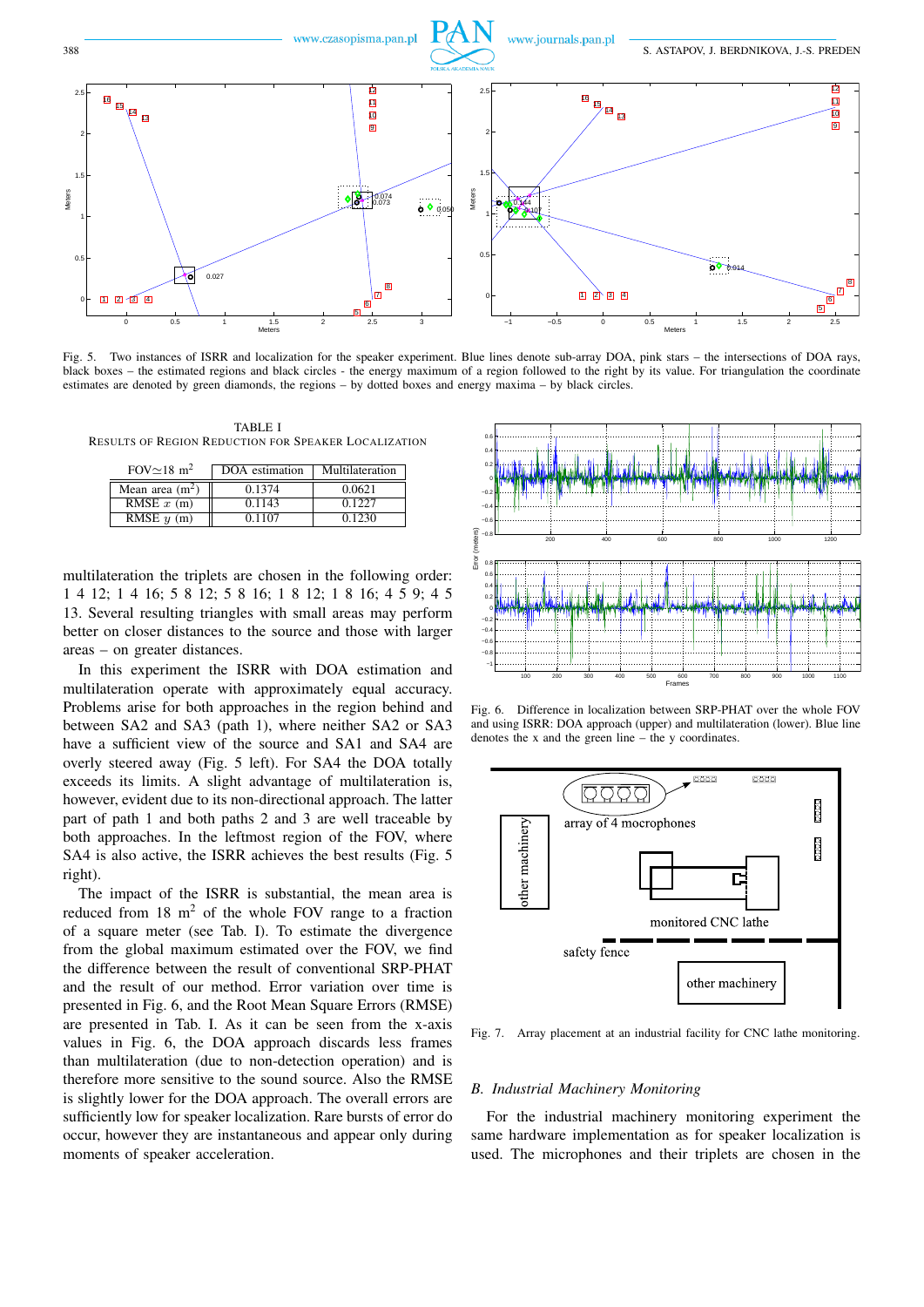

Fig. 8. CNC lathe noise localization with conventional SRP-PHAT (left) and using ISRR followed by SRP-PHAT with SRC (right).

same manner. The placement scheme and the room layout is presented in Fig. 7. The two sub-arrays are placed near a wall at a right angle to the other two sub-arrays, i.e.  $\alpha = \{0, 0, 90, 90\}$ . The monitored object in the experiment is a large Computer Numerical Control (CNC) lathe. The main noise sources of the lathe are the motor with the gear box and the spindle. The lathe is put through a short working cycle: the motor is activated, the spindle rotates and the carriage with the cutting tool moves beside the cutting area, after which the spindle and then the motor are shut down.

In this experiment the DOA approach to ISRR performs significantly better than multilateration. It seems that multilateration, considering this specific configuration of the array and the large sound emitting area of the lathe, cannot estimate the region confined by the specified maximal distance  $D_{\text{max}} = 0.5$ (see Section III-A). A frame corresponding to the active motor and spindle noise is presented in Fig. 8. The region of the motor noise is correctly located by the DOA approach and corresponds to the result of the conventional SRP-PHAT. Multilateration estimates only one small correct region. The triangular array configuration used is evidently not appropriate for localization of large sound sources by multilateration.

## V. DISCUSSION AND FUTURE WORK

The ISRR method has proven to perform well for both experimental tasks. The DOA and multilateration approaches perform differently in various situations. The non-directional nature of multilateration enables it to locate the sources out of view for DOA. On the other hand, the directional approach eliminates the possibility of regions duplicating on the opposite side of the array due to reverberation. For a more complicated task of localizing a large noise region, the supremacy of the DOA approach is more evident. The DOA method performs better in a triangular configuration and worse in a square-like configuration. The situation with multilateration is absolutely opposite. Thus, ISRR type may be chosen based on the configuration of the array and the specific application. Both approaches may be used in conjunction for mutual reassurance.

For future work we intend to develop a fully embedded system with array blocks implemented on individual devices. The dataflows between the devices must be thoroughly researched in order to achieve smooth real-time operation. As SRP-PHAT demands information from different sub-arrays, a cooperation scheme with resource allocation must be developed. The operation may proceed in an ad-hoc manner, where the operations are equally distributed between nodes, or a separate node may be allocated for sophisticated computations.

## *A. Aspects of WSN Organization*

The underlying computation and communication system realizing the localization method described in the paper must be able to cope with the real-time requirements set by the employed algorithms. The data delivered to the fusion algorithm from the individual microphone arrays must be temporally valid, i.e. the age of the data delivered to the fusion algorithm must not exceed a set maximum and the data from distinct sources processed by an algorithm must be coherent in time and space. In the current application the spatial aspect is of special importance as due to uncertainties inherent in a distributed architecture – the locations of the individual arrays are not known beforehand and the configuration of the system may change over time. This means that the spatial aspects must be explicitly considered in communication and computation. As the communication and processing delays are dynamic, the system must be also able to cope with these variances. In order to manage with these uncertainties we suggest the use of a proactive middleware [20] as an active mediator of data to and from the individual computing nodes. The middleware enables deterministic data exchange between autonomous (sensing) systems according to the constraints set by individual fusion algorithms and devices. This is achieved by performing constraint propagation from the computing nodes and online data validation based on the propagated constraints. In addition to the data propagation tasks, the middleware can be also used as a tool to synchronize the spatial properties of devices, such as location and orientation, making it for example possible to perform data alignment